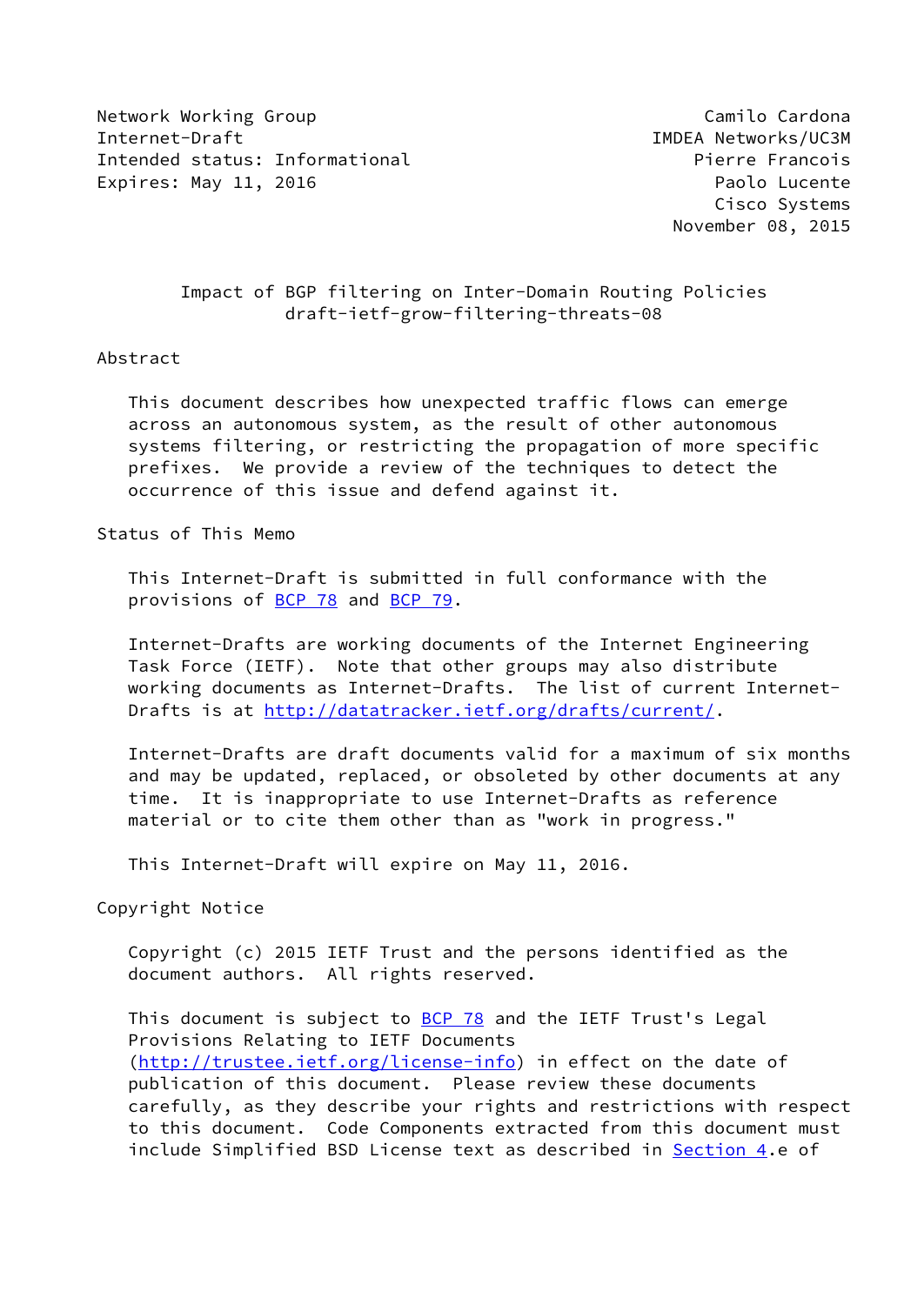<span id="page-1-1"></span>

| Internet-Draft | Impact of BGP filtering |  |  | November 2015 |  |
|----------------|-------------------------|--|--|---------------|--|
|----------------|-------------------------|--|--|---------------|--|

 the Trust Legal Provisions and are provided without warranty as described in the Simplified BSD License.

## Table of Contents

|                                                                   | $\overline{2}$ |
|-------------------------------------------------------------------|----------------|
|                                                                   | $\overline{3}$ |
|                                                                   | $\overline{4}$ |
|                                                                   | $\overline{4}$ |
| 2.1.1. Unexpected traffic flows caused by local filtering of      |                |
| more specific prefixes                                            | $\overline{5}$ |
|                                                                   | 6              |
| 2.2.1. Unexpected traffic flows caused by remotely triggered      |                |
| filtering of more specific prefixes $\cdots$                      | $\overline{1}$ |
| 3. Techniques to detect unexpected traffic flows caused by        |                |
| filtering of more specific prefixes                               | 8              |
| $3.1$ . Existence of unexpected traffic flows within an AS        | 8              |
|                                                                   |                |
| 3.2. Contribution to the existence of unexpected traffic flows    |                |
|                                                                   |                |
| $\underline{4}$ . Techniques to Traffic Engineer unexpected flows | 10             |
| $\underline{4.1}$ . Reactive Traffic Engineering                  | 11             |
|                                                                   | 12             |
|                                                                   | 12             |
| $4.2.2$ . Neighbor-specific forwarding                            | 13             |
| 5.                                                                | 13             |
| 6.                                                                | 14             |
| $\mathbf{I}$ .                                                    | 14             |
| 8.                                                                | 14             |
| 9.                                                                | 14             |
| Normative References<br>9.1.                                      | 14             |
| Informative References<br>9.2.                                    | 15             |
|                                                                   | 15             |
|                                                                   |                |

## <span id="page-1-0"></span>[1](#page-1-0). Introduction

 It is common practice for network operators to propagate a more specific prefix in the BGP routing system, along with the less specific prefix that they originate. It is also possible for some Autonomous Systems (ASes) to apply different policies to the more specific and the less specific prefix.

 Although BGP makes independent, policy driven decisions for the selection of the best path to be used for a given IP prefix, routers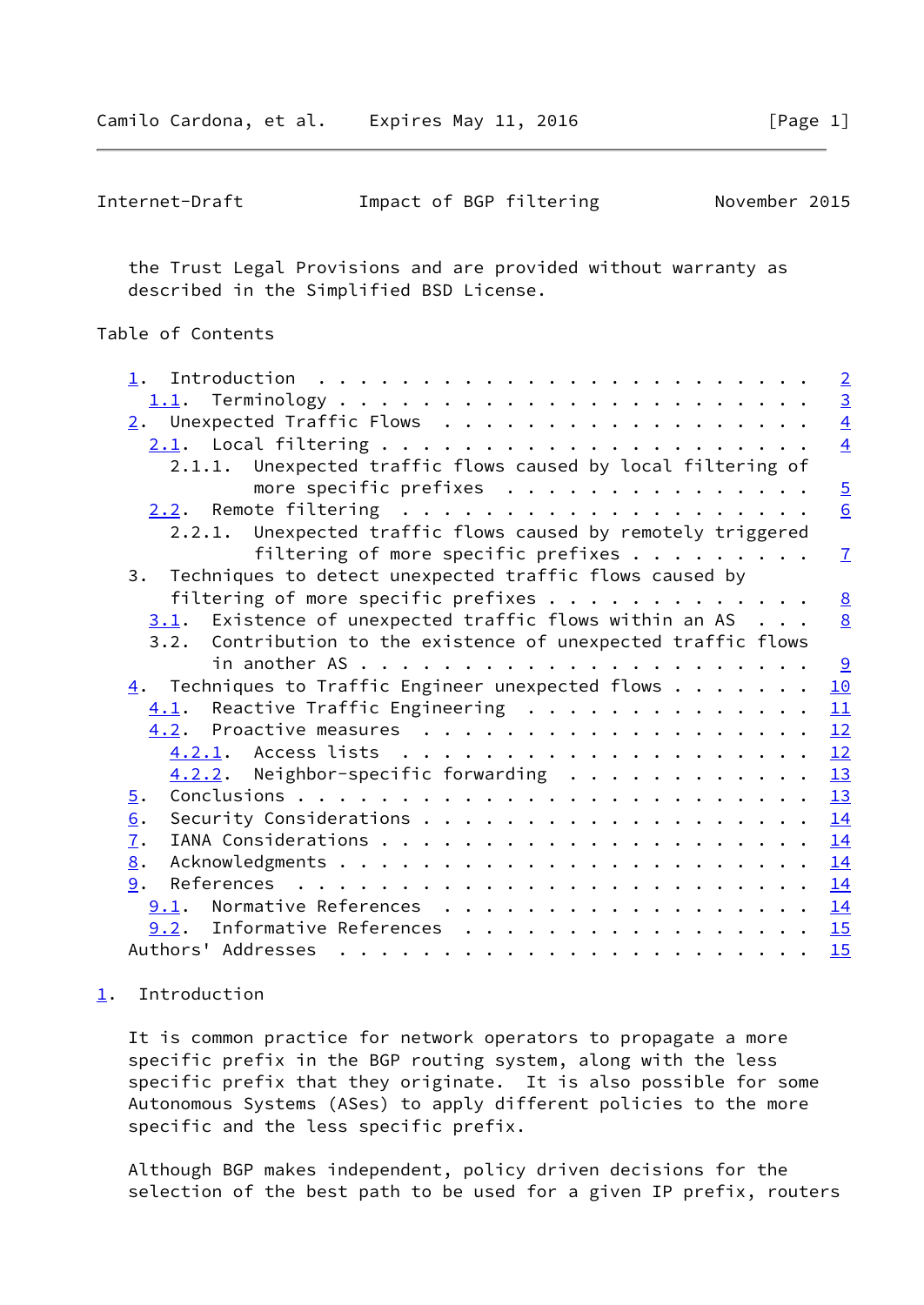must forward packets using the longest-prefix-match rule, which "precedes" any BGP policy ([RFC1812](https://datatracker.ietf.org/doc/pdf/rfc1812) [[RFC1812\]](https://datatracker.ietf.org/doc/pdf/rfc1812)). The existence of a prefix p that is more specific than a prefix p' in the Forwarding Information Base (FIB) will let packets whose destination matches p be forwarded according to the next hop selected as best for p (the

Camilo Cardona, et al. Expires May 11, 2016 **[Page 2]** 

<span id="page-2-1"></span>Internet-Draft Impact of BGP filtering November 2015

 more specific prefix). This process takes place by disregarding the policies applied in the control plane for the selection of the best next-hop for p'. When an Autonomous System filters more specific prefixes and forwards packets according to the less specific prefix, the discrepancy among the routing policies applied to the less and the more specific prefixes can create unexpected traffic flows. These may infringe the policies of other ASes, still holding a path towards the more specific prefix.

 The objective of this draft is to shed light on possible side effects associated with more specific prefix filtering. Such actions can be explained by traffic engineering action, misconfiguration, or malicious intent. This document presents examples of such side effects and discusses approaches towards solutions to the problem.

The rest of the document is organized as follows: In [Section 2](#page-3-0) we provide some scenarios in which the filtering of more specific prefixes leads to the creation of unexpected traffic flows. [Section 3](#page-8-1) and [Section 4](#page-10-0) discuss some techniques that ASes can use for, respectively, detecting and reacting to unexpected traffic flows. The document concludes in [Section 5.](#page-14-0)

### <span id="page-2-0"></span>[1.1](#page-2-0). Terminology

 More specific prefix: A prefix in the routing table with an address range that is covered by a shorter prefix also present in the routing table.

 Less specific prefix: A prefix in the routing table with an address range partially covered by other prefixes.

 This document reuses the definitions of customer-transit peering and settlement-free peering of [RFC4384](https://datatracker.ietf.org/doc/pdf/rfc4384) [[RFC4384\]](https://datatracker.ietf.org/doc/pdf/rfc4384).

 Selective advertisement: The behavior of only advertising a self originated BGP path for a prefix over a strict subset of the eBGP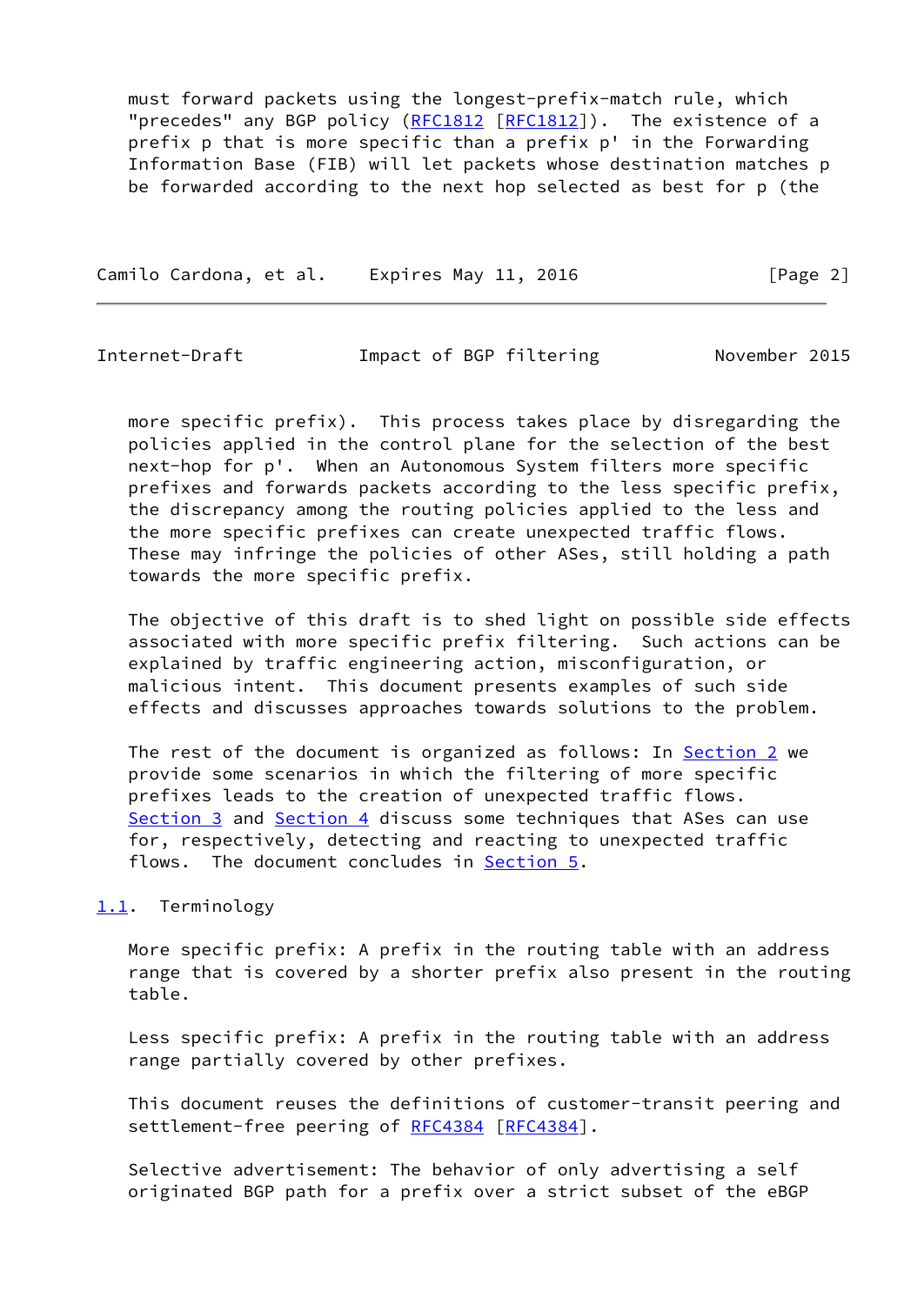sessions of the AS.

 Selective propagation: The behavior of only propagating a BGP path for a prefix over a strict subset of the eBGP sessions of an AS.

 Local filtering: The behavior of explicitly ignoring a BGP path received over an eBGP session.

 Remote filtering: The behavior of triggering selective propagation of a BGP path at a distant AS. Note that this is typically achieved by tagging a self-originated path with BGP communities defined by the distant AS.

| Camilo Cardona, et al. |  |  | Expires May 11, 2016 |  | [Page 3] |  |
|------------------------|--|--|----------------------|--|----------|--|
|------------------------|--|--|----------------------|--|----------|--|

<span id="page-3-1"></span>Internet-Draft Impact of BGP filtering November 2015

 Unexpected traffic flow: Traffic flowing between two neighboring ASes of an AS, although the transit policy of that AS is to not provide connectivity between these two neighbors. A traffic flow across an AS, between two of its transit providers, or between a transit provider and one of its settlement-free peers, are classical examples of unexpected traffic flows.

<span id="page-3-0"></span>[2](#page-3-0). Unexpected Traffic Flows

 In this section, we describe how more specific prefix filtering can lead to unexpected traffic flows in other, remote, ASes. We differentiate cases in which the filtering is performed locally from those where the filtering is triggered remotely.

<span id="page-3-2"></span>[2.1](#page-3-2). Local filtering

 Different reasons motivate local filtering, for example: (1) Traffic engineering, where an AS wants to control its local outbound traffic distribution using only the policy applied to the less specific prefix. Such a practice was notably documented in [[INIT7-RIPE63\]](#page-16-0) (2) Enforcing contract compliance, where, for instance, an AS avoids a settlement-free peer to attract traffic to one link by using selective advertisement, when this is not allowed by their peering agreement. (3) The need for Forwarding Information Base memory preservation sometimes pushes ISP operators to filter more specific prefixes.

 Figure 1 illustrates a scenario where one AS performs local filtering due to outbound traffic engineering. The figure depicts AS64504, and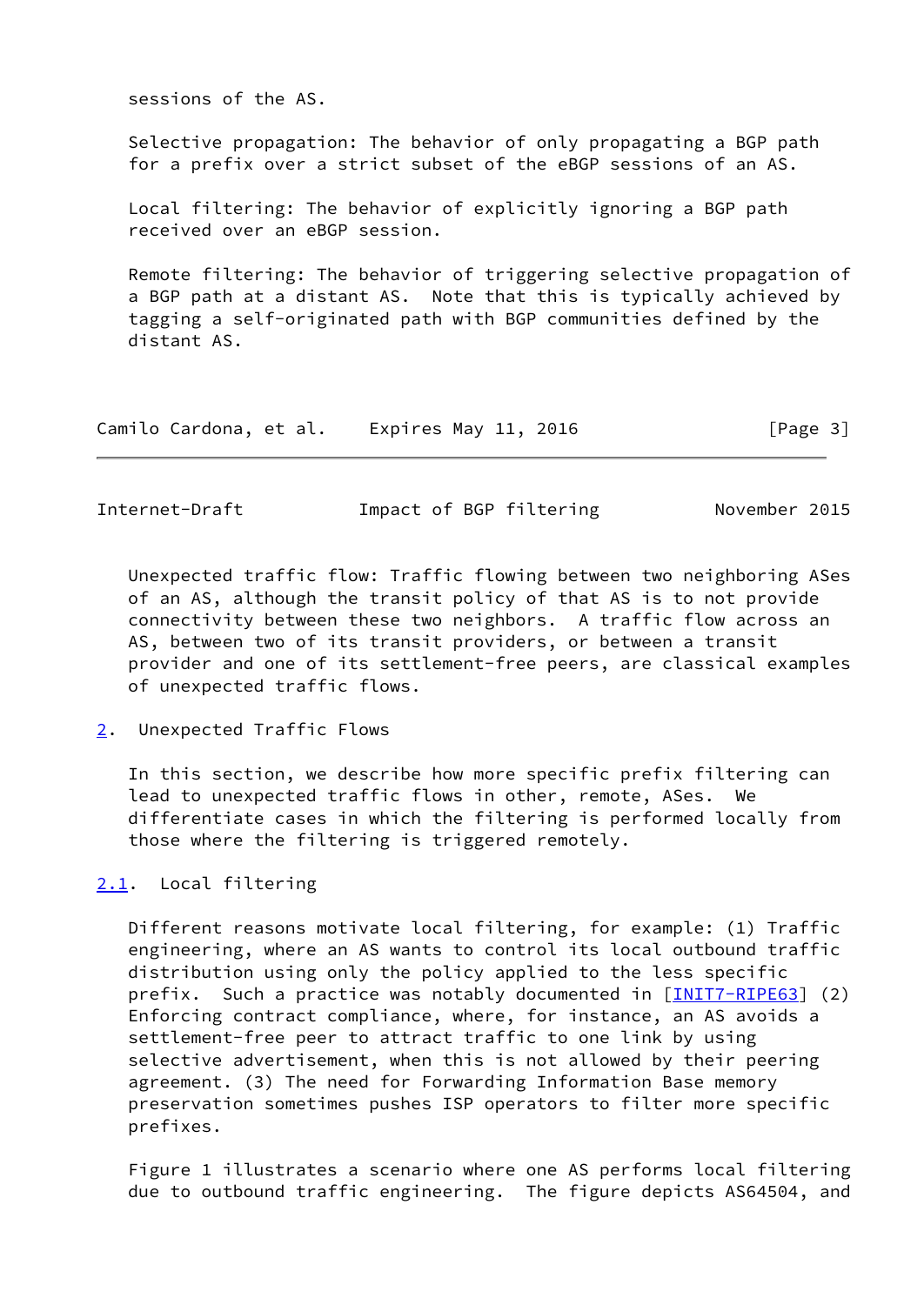two of its neighboring ASes, AS64502, and AS64505. AS64504 has a settlement-free peering with AS64502 and is a customer of AS64505. AS64504 receives from AS64505 prefixes 2001:DB8::/32 and 2001:DB8::/34. AS64504 only receives the less specific prefix 2001:DB8::/32 from AS64502.

Camilo Cardona, et al. Expires May 11, 2016 [Page 4]

<span id="page-4-0"></span>Internet-Draft **Impact of BGP filtering November 2015** 



Figure 1: Local Filtering

 Due to economic reasons, AS64504 might prefer to send traffic to AS64502 instead of AS64505. However, even if paths received from AS64502 are given a large local preference, routers in AS64504 will still send traffic to prefix 2001:DB8::/34 via neighbor AS64505. This situation may push AS64504 to apply an inbound filter for the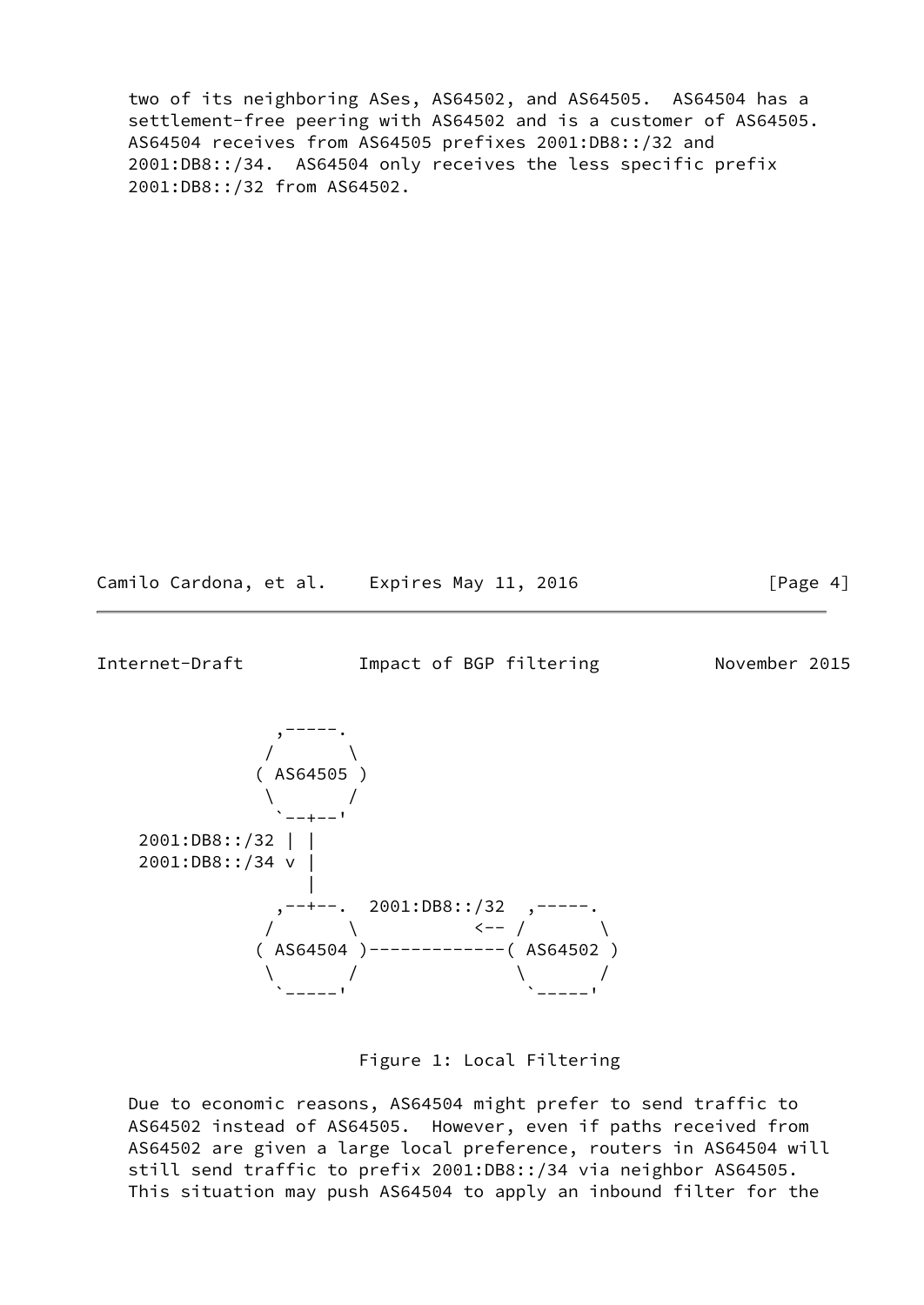more specific prefix, 2001:DB8::/34, on the session with AS64505. After applying the filter, AS64504 will send traffic for the more specific prefix to AS64502.

<span id="page-5-1"></span>[2.1.1](#page-5-1). Unexpected traffic flows caused by local filtering of more specific prefixes

 In this section, we show how the decision of AS64504 to perform local filtering creates unexpected traffic flows in AS64502. Figure 2 shows the whole picture of the scenario; where AS64501 is a customer of AS64503 and AS64502. AS64503 is a settlement-free peer with AS64502. AS64503 and AS64502 are customers of AS64505. The AS originating the two prefixes, AS64501, performs selective advertisement with the more specific prefix and only announces it to AS64503.

 After AS64504 locally filters the more specific prefix, traffic from AS64504 to prefix 2001:DB8::/34 is forwarded towards AS64502. Because AS64502 receives the more specific prefix from AS64503, traffic from AS64504 to 2001:DB8::/34 follows the path AS64504-AS64502-AS64503-AS64501. AS64502's BGP policies are implemented to avoid transporting traffic between AS64504 and AS64503. However, due to the discrepancies of routes between the more and the less specific prefixes, unexpected traffic flows between AS64504 and AS64503 exist in AS64502's network.



Camilo Cardona, et al. Expires May 11, 2016 **[Page 5]** 

<span id="page-5-0"></span>Internet-Draft Impact of BGP filtering November 2015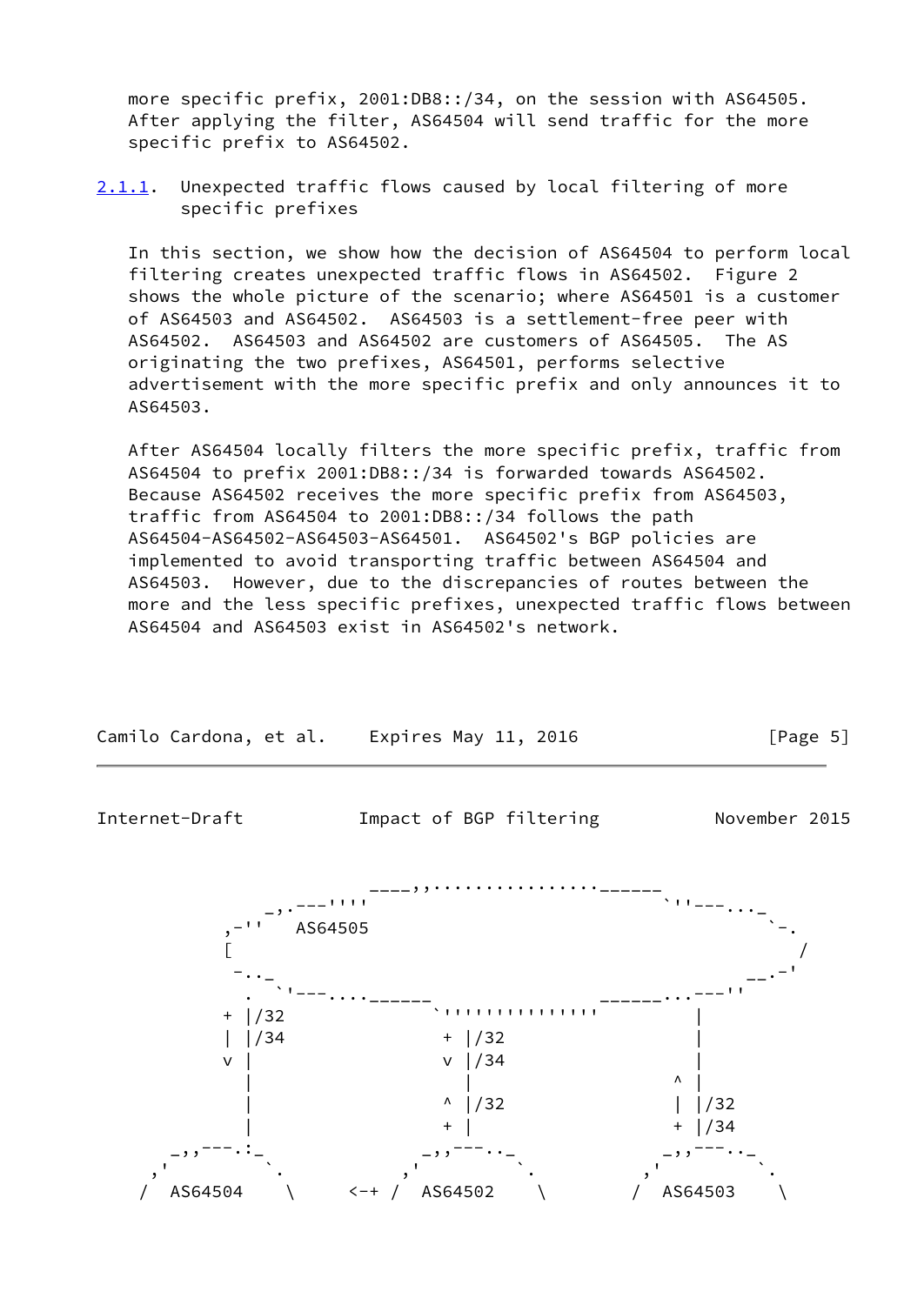

Figure 2: Unexpected traffic flows due to local filtering

#### <span id="page-6-0"></span>[2.2](#page-6-0). Remote filtering

 ISPs can tag the BGP paths that they propagate to neighboring ASes with communities, in order to tweak the propagation behavior of the ASes that handle these paths [on BGP communities]. Some ISPs allow their customers to use such communities to let the receiving AS not export the path to some selected neighboring ASes. By combining communities, the prefix could be advertised only to a given peer of the AS providing this feature. A network operator can leverage remote filtering to, for instance, limit the scope of prefixes and hence perform a more granular inbound traffic engineering.

 Figure 3 illustrates a scenario in which an AS uses BGP communities to command its provider to selectively propagate a more specific prefix. Let AS64501 be a customer of AS64502 and AS64503. AS64501

| Camilo Cardona, et al. |  | Expires May 11, 2016 | [Page 6] |
|------------------------|--|----------------------|----------|
|------------------------|--|----------------------|----------|

<span id="page-6-1"></span>Internet-Draft **Impact of BGP filtering Movember 2015** 

 originates prefix 2001:DB8::/32, which it advertises to AS64502 and AS64503. AS64502 and AS64503 are settlement-free peers. Let AS64501 do selective advertisement and only propagate 2001:DB8::/34 over AS64503. AS64503 would normally propagate this prefix to its customers, providers, and peers, including AS64502.

 Let us consider that AS64501 decides to limit the scope of the more specific prefix. AS64501 can make this decision based on its traffic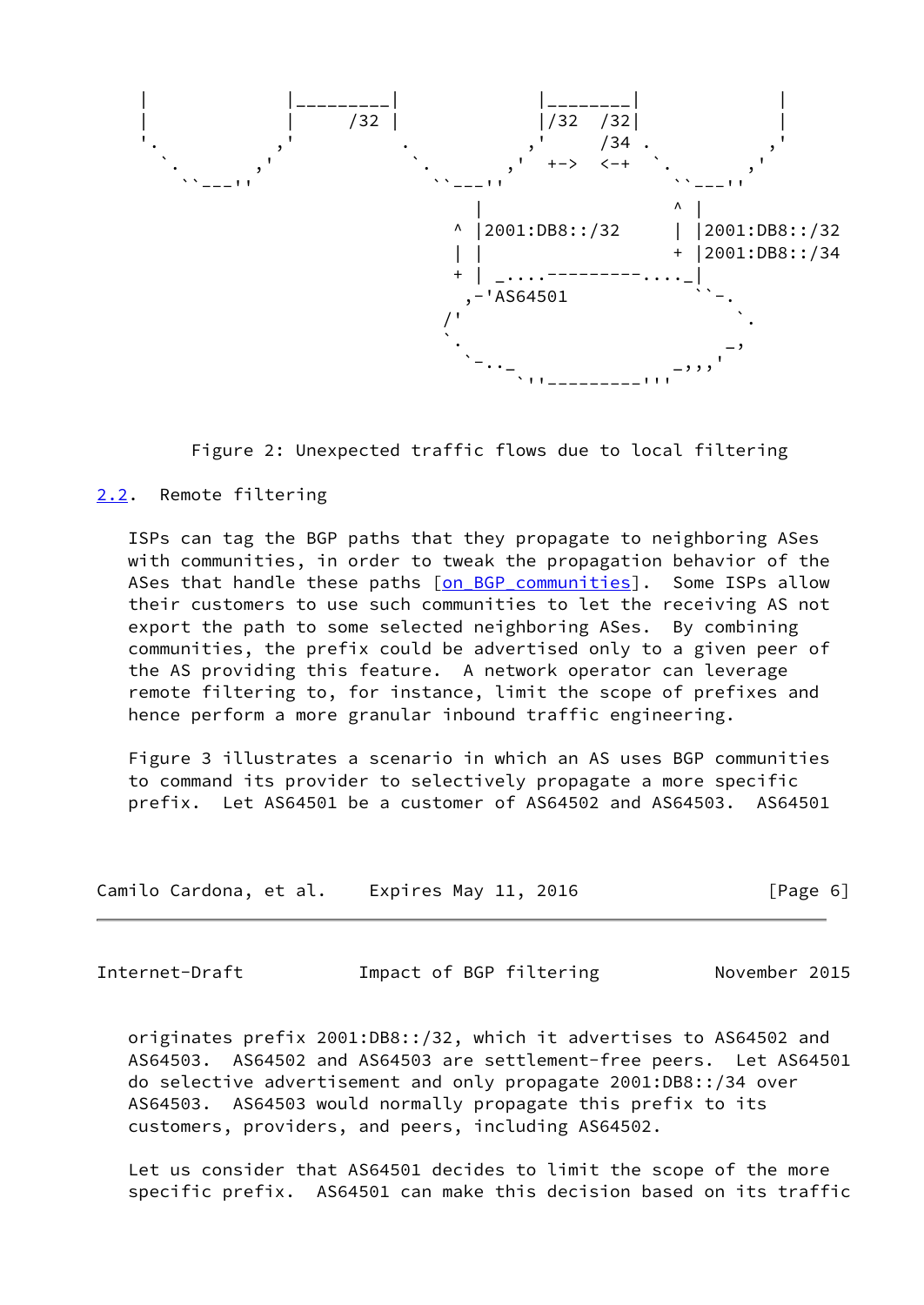engineering strategy. To achieve this, AS64501 can tag the more specific prefix with a set of communities that leads AS64503 to only propagate the path to AS64502.



Figure 3: Remote triggered filtering

<span id="page-7-1"></span>[2.2.1](#page-7-1). Unexpected traffic flows caused by remotely triggered filtering of more specific prefixes

 Figure 4 expands the scenario from Figure 3 and includes other ASes peering with AS64502 and AS64503. Due to the limitation on the scope performed on the more specific prefix, ASes that are not customers of AS64502 will not receive a path for 2001:DB8::/34. These ASes will forward packets destined to 2001:DB8::/34 according to their routing state for 2001:DB8::/32. Let us assume that AS64505 is such an AS, and that its best path towards 2001:DB8::/32 is through AS64502. Packets sent towards 2001:DB8::1 by AS64505 will reach AS64502. However, in the data-plane of the nodes of AS64502, the longest prefix match for 2001:DB8::1 is 2001:DB8::/34, which is reached

Camilo Cardona, et al. Expires May 11, 2016 [Page 7]

<span id="page-7-0"></span>Internet-Draft Impact of BGP filtering November 2015

through AS64503, a settlement-free peer of AS64502. Since AS64505 is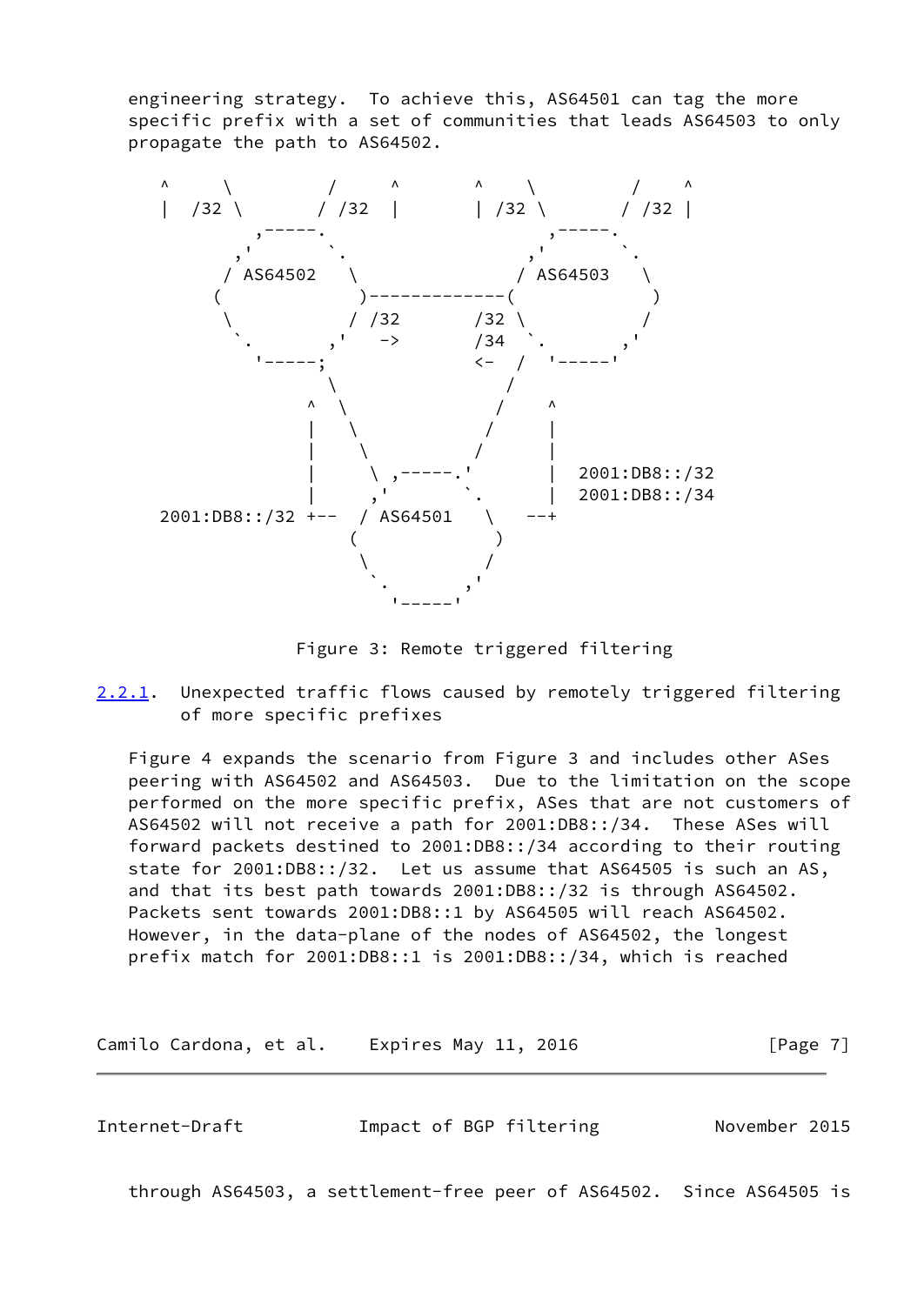not in the customer branch of AS64502, traffic flows between two non customer ASes in AS64502.



Figure 4: Unexpected traffic flows due to remote triggered filtering

<span id="page-8-1"></span>[3](#page-8-1). Techniques to detect unexpected traffic flows caused by filtering of more specific prefixes

<span id="page-8-0"></span>[3.1](#page-8-0). Existence of unexpected traffic flows within an AS

 To detect if unexpected traffic flows are taking place in its network, an ISP can monitor its traffic data to check if it is providing transit between two of its peers, although this policy is configured to not provide such transit. IPFIX [\(RFC7011](https://datatracker.ietf.org/doc/pdf/rfc7011) [\[RFC7011](https://datatracker.ietf.org/doc/pdf/rfc7011)]) is an example of a technology that can be used to export information regarding traffic flows across the network. Traffic information must be analyzed under the perspective of the business relationships with neighboring ASes to detect the flows not fitting the policy. Operators can use collection systems that combine traffic statistics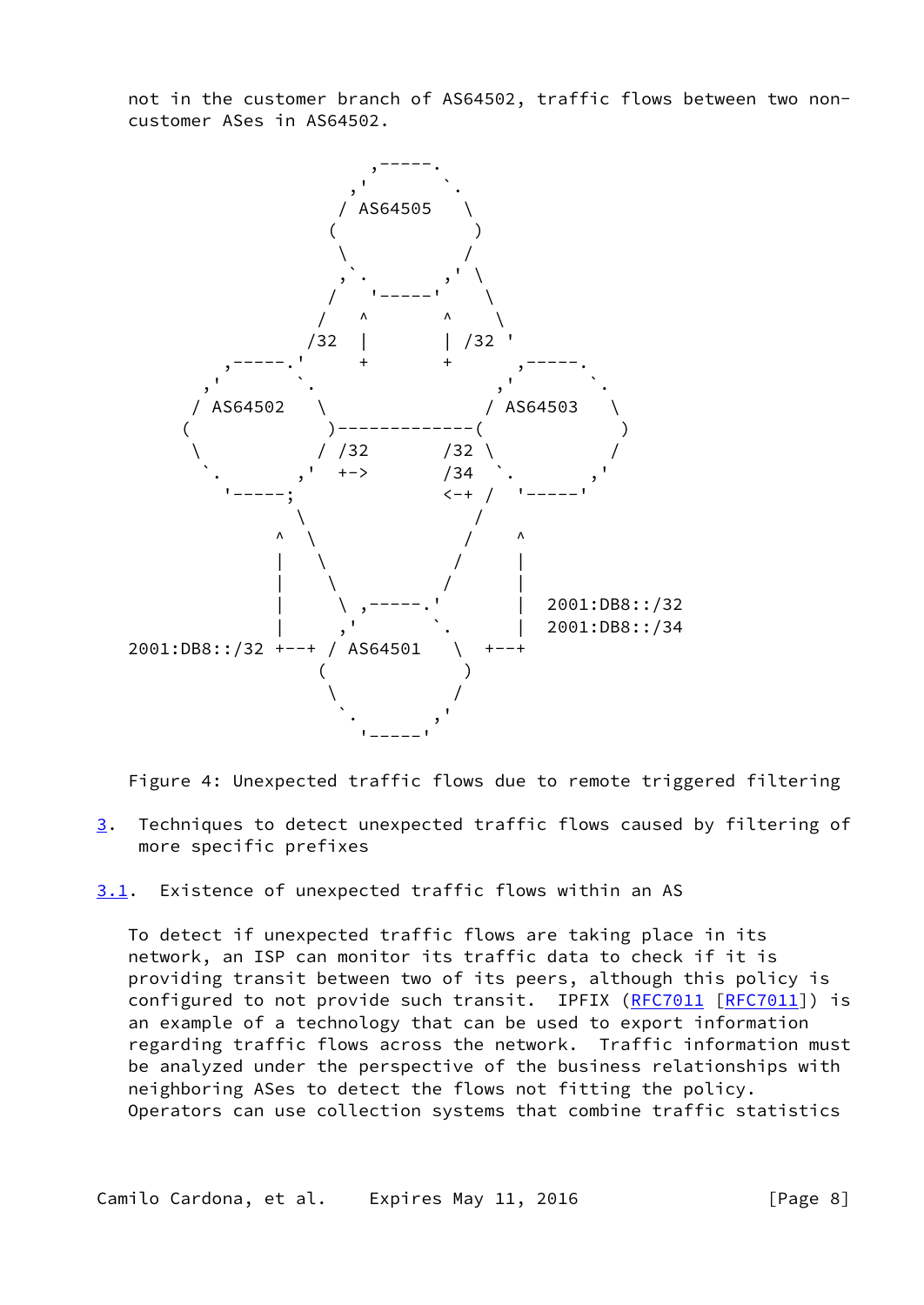<span id="page-9-0"></span>Internet-Draft Impact of BGP filtering November 2015

with policy information for this end. Check [\[PMACCT](#page-16-1)] for an open source application meeting these requirements.

 Note that the AS detecting the unexpected traffic flow may simply realize that this policy configuration is broken. The first recommended action upon detection of an unexpected traffic flow is to verify the correctness of the BGP configuration.

 Once the local configuration is confirmed correct, the operator should check if the unexpected flow arose due to filtering of BGP paths for more-specific prefixes by neighboring ASes. This can be performed in two steps. First, the operator should check whether the neighboring AS originating the unexpected flow is forwarding traffic using a less-specific prefix that is announced to it by the affected network. The second step is to try to infer the reason why the neighboring AS does not use the more specific path for forwarding, i.e., finding why the more specific prefix was filtered. Due to the distributed nature and restricted visibility of the steering of BGP policies, this second step does not identify the origin of the problem with guaranteed accuracy.

 For the first step, the operator should check if the destination address of the unexpected traffic flow is locally routed as per a more specific prefix only received from non-customer peers. The operator should also check if there are paths to a less specific prefix received from a customer, and hence propagated to peers. If these two situations happen at the same time, the neighboring AS at the entry point of the unexpected flow is routing the traffic based on the less specific prefix, although the ISP is actually forwarding the traffic via non-customer links.

 For the second step, one can rely on human interaction or looking glasses to find out whether local filtering, remote filtering, or selective propagation was performed on the more specific prefix. No openly available tools that can automatically perform this operation have been identified.

<span id="page-9-1"></span>[3.2](#page-9-1). Contribution to the existence of unexpected traffic flows in another AS

 It can be considered problematic to trigger unexpected traffic flows in another AS. It is thus advisable for an AS to assess the risks of filtering more specific prefixes before implementing them, by obtaining as much information as possible about its surrounding routing environment.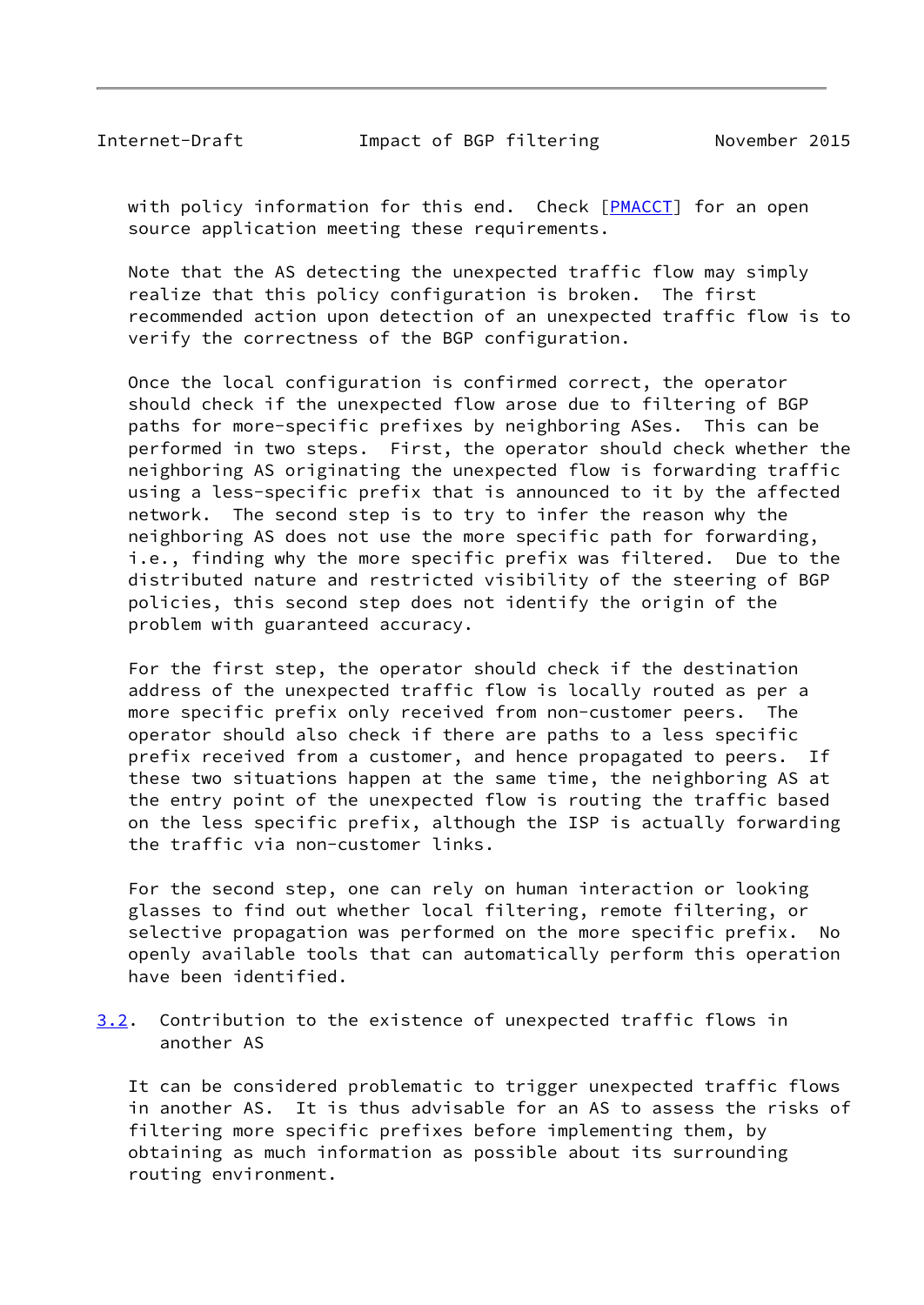There may be justifiable reasons for one ISP to perform filtering; either to enforce established policies or to provide prefix

Camilo Cardona, et al. Expires May 11, 2016 **Expires 19** 

<span id="page-10-1"></span>Internet-Draft Impact of BGP filtering November 2015

 advertisement scoping features to its customers. These can vary from trouble-shooting purposes to business relationship implementations. Restricting the use of these features for the sake of avoiding the creation of unexpected traffic flows is not a practical option.

 In order to assess the risk of filtering more specific prefixes, the AS would need information on the routing policies and the relationships among external ASes, to detect if its actions could trigger the appearance of unexpected traffic flows. With this information, the operator could detect other ASes receiving the more specific prefix from non-customer ASes, while announcing the less specific prefix to other non-customer ASes. If the filtering of the more specific prefix leads other ASes to send traffic for the more specific prefix to these ASes, an unexpected traffic flow can arise. However, the information required for this operation is difficult to obtain since it is frequently considered confidential.

<span id="page-10-0"></span>[4](#page-10-0). Techniques to Traffic Engineer unexpected flows

 Network Operators can adopt different approaches with respect to unexpected traffic flows. Note that due the complexity of inter domain routing policies, there is not a single solution that can be applied to all situations. This section provides potential solutions that ISPs must evaluate against each particular case. We classify these actions according to whether they are proactive or reactive.

 Reactive approaches are those in which the operator tries to detect the situations via monitoring and solve unexpected traffic flows, manually, on a case-by-case basis.

 Anticipant or preventive approaches are those in which the routing system will not let the unexpected traffic flows actually take place when the scenario arises.

 We use the scenario depicted in Figure 5 to describe these two kinds of approaches. Since proactive approaches can be complex to implement and can lead to undesired effects, the reactive approach is the more reasonable recommendation to deal with unexpected flows.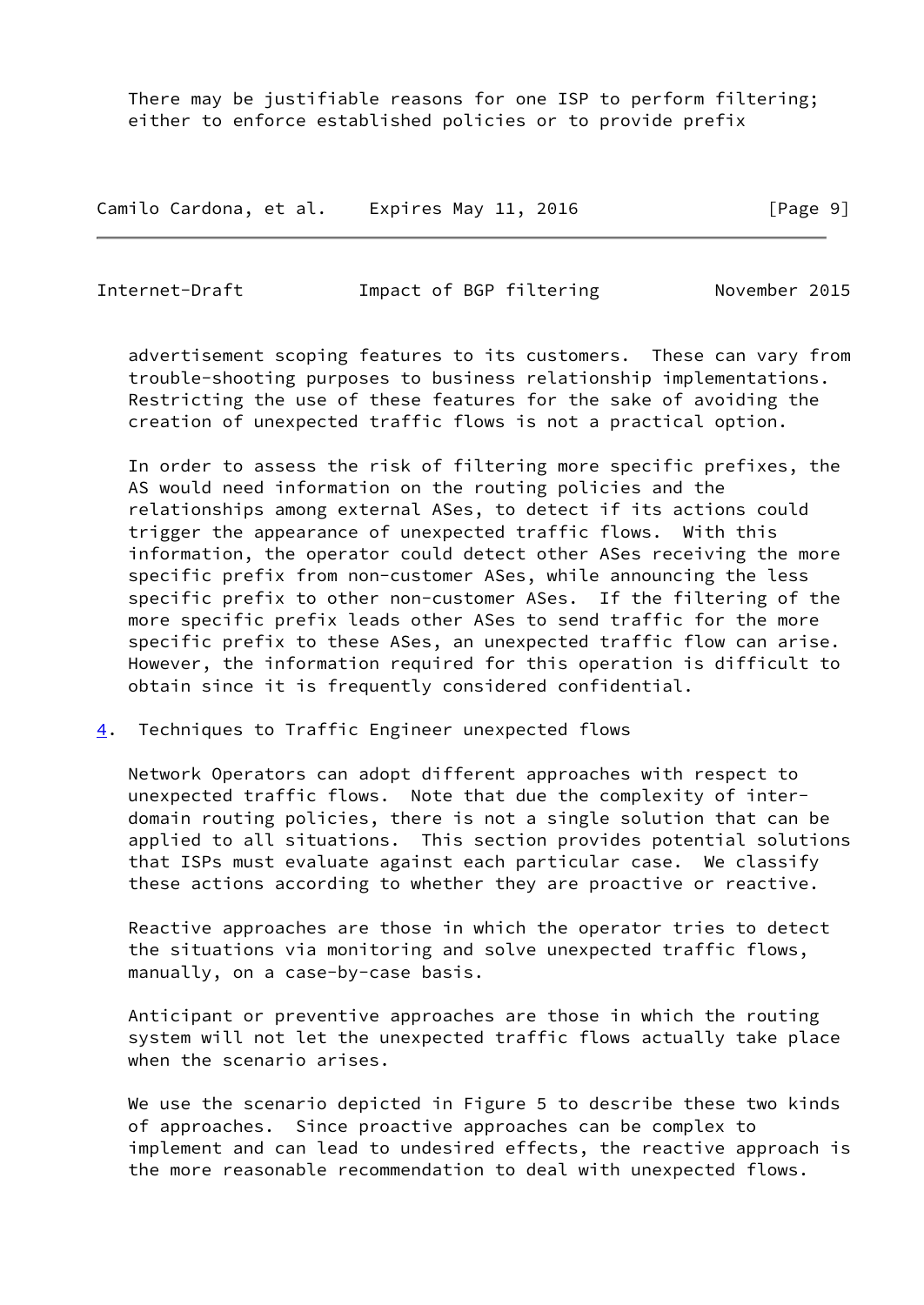<span id="page-11-0"></span>

 Figure 5: Traffic Engineering of unexpected traffic flows - Base example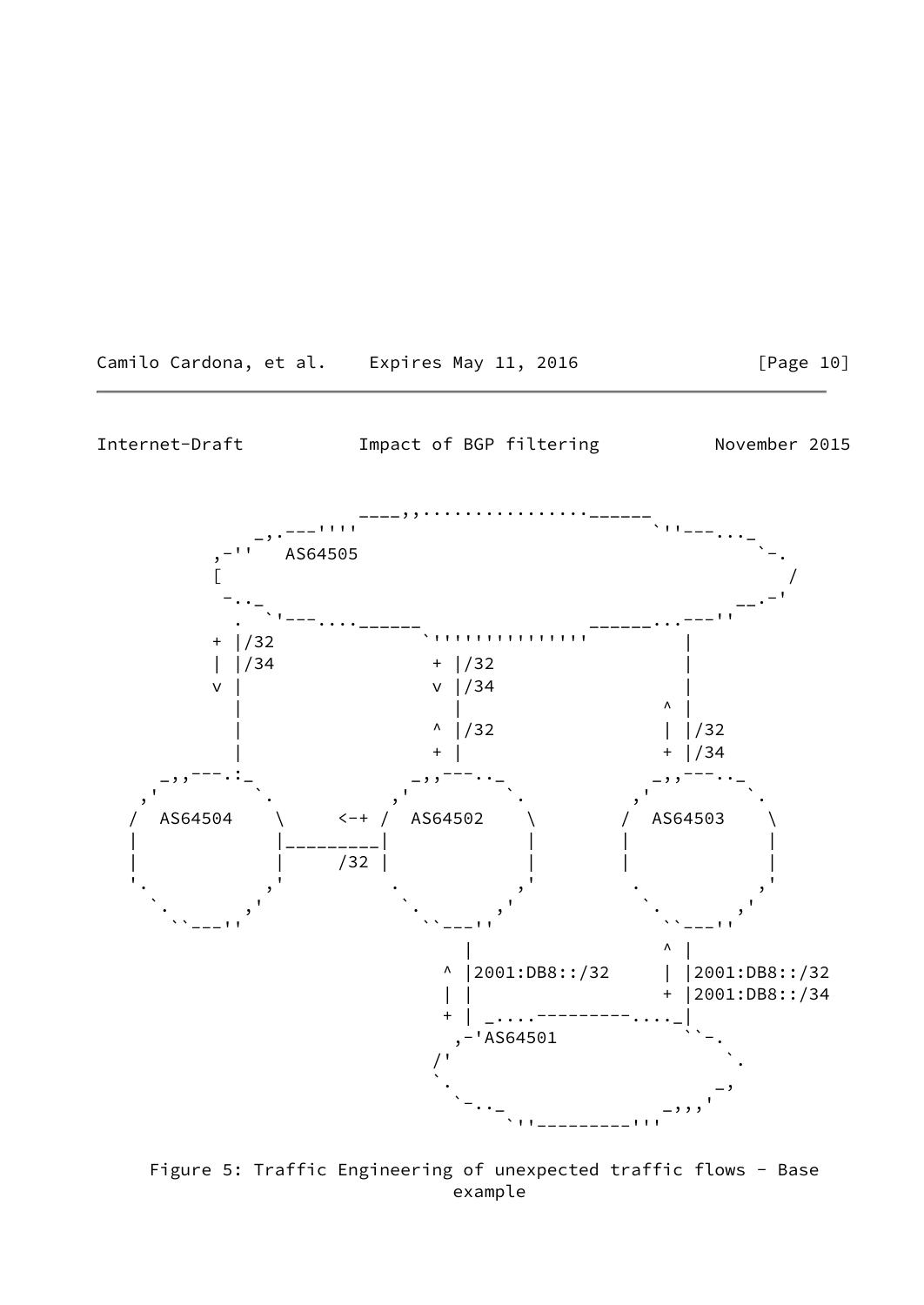#### <span id="page-12-0"></span>[4.1](#page-12-0). Reactive Traffic Engineering

 An operator who detects unexpected traffic flows originated by any of the cases described in **Section 2** can contact the ASes that are likely to have performed the propagation tweaks, inform them of the situation, and persuade them to change their behavior.

 If the situation remains, the operator can implement prefix filtering in order to stop the unexpected flows. The operator can decide to perform this action over the session with the operator announcing the more specific prefix or over the session with the neighboring AS from which it is receiving the traffic. Each of these options carry a different repercussion for the affected AS. We briefly describe the two alternatives.

| Camilo Cardona, et al. | Expires May 11, 2016 | [Page 11] |
|------------------------|----------------------|-----------|
|------------------------|----------------------|-----------|

<span id="page-12-1"></span>Internet-Draft **Impact of BGP filtering Movember 2015** 

- o An operator can decide to stop announcing the less specific prefix at the peering session with the neighboring AS from which it is receiving traffic to the more specific prefix. In the example of Figure 5, AS64502 would filter out the prefix 2001:DB8::/32 from the eBGP session with AS64504. In this case, traffic heading to the prefix 2001:DB8::/32 from AS64501 would no longer traverse AS64502. AS64502 should evaluate if solving the issues originated by the unexpected traffic flows are worth the loss of this traffic share.
- o An operator can decide to filter out the more specific prefix at the peering session over which it was received. In the example of Figure 5, AS64502 would filter out the incoming prefix 2001:DB8::/34 from the eBGP session with AS64505. As a result, the traffic destined to that /32 would be forwarded by AS64502 along its link with AS64501, despite the actions performed by AS64501 to have this traffic coming in through its link with AS64503. However, as AS64502 will no longer know a route to the more specific prefix, it risks losing the traffic share from customers different from AS64501 to that prefix. Furthermore, this action can generate conflicts between AS64502 and AS64501, since AS64502 does not follow the routing information expressed by AS64501 in its BGP announcements.

Note that it is possible that the behavior of the neighboring AS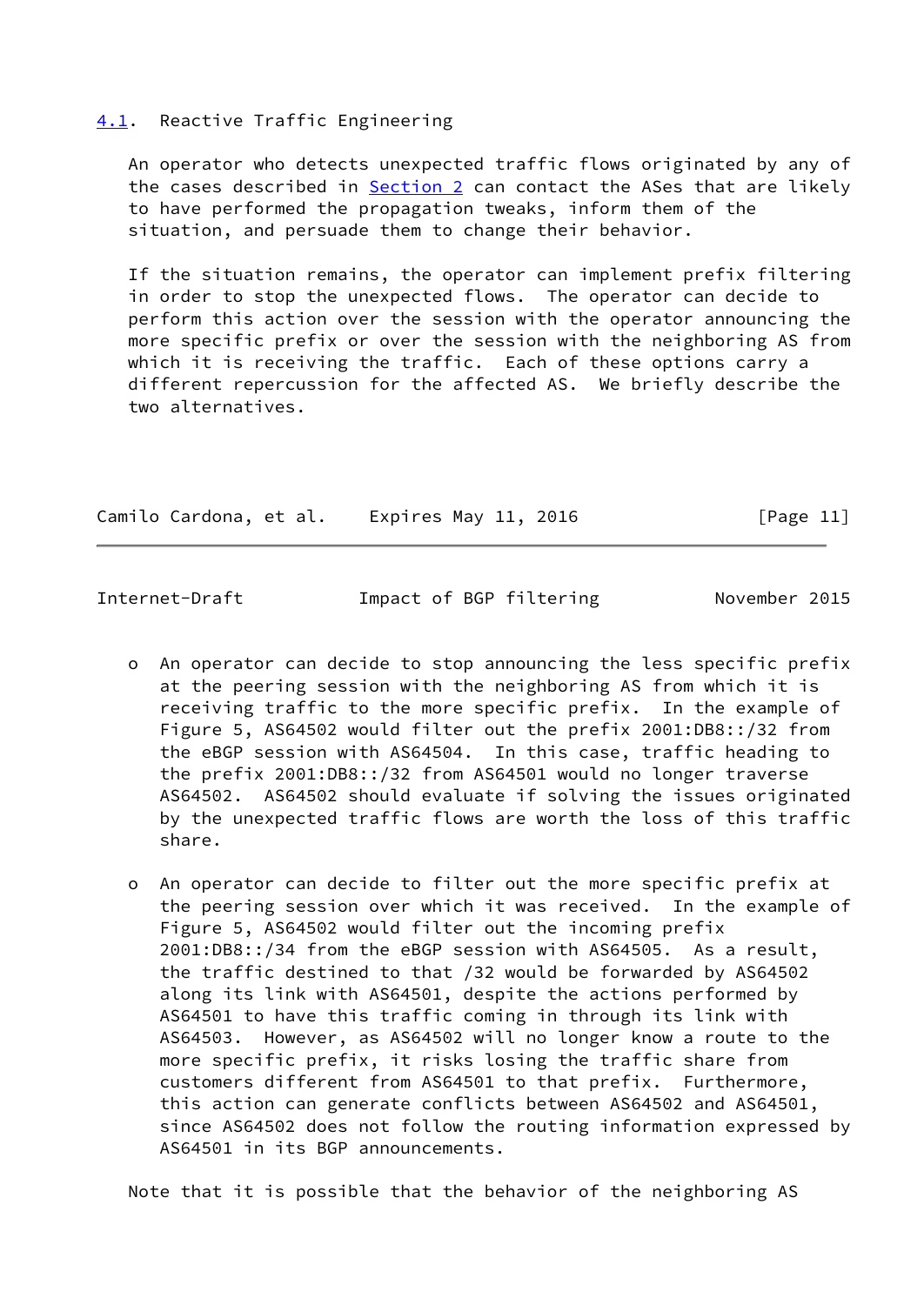causing the unexpected traffic flows violates a contractual agreement between the two networks.

<span id="page-13-0"></span>[4.2](#page-13-0). Proactive measures

<span id="page-13-1"></span>[4.2.1](#page-13-1). Access lists

 An operator could install access-lists to prevent unexpected traffic flows from happening in the first place. In the example of Figure 5, AS64502 would install an access-list denying packets matching 2001:DB8::/34 associated with the interface connecting to AS64504. As a result, traffic destined to that prefix would be dropped, despite the existence of a valid route towards 2001:DB8::/32.

 The operational overhead of such a solution is considered high, as the operator would have to constantly adapt these access-lists to accommodate inter-domain routing changes. Moreover, this technique lets packets destined to a valid prefix be dropped while they are sent from a neighboring AS that may not know about the policy conflict, and hence had no means to avoid the creation of unexpected traffic flows. For this reason, this technique can be considered harmful.

| Camilo Cardona, et al. |  | Expires May 11, 2016 |  |  | [Page 12] |  |
|------------------------|--|----------------------|--|--|-----------|--|
|------------------------|--|----------------------|--|--|-----------|--|

<span id="page-13-3"></span>Internet-Draft **Impact of BGP filtering Movember 2015** 

### <span id="page-13-2"></span>[4.2.2](#page-13-2). Neighbor-specific forwarding

 An operator can technically ensure that traffic destined to a given prefix will be forwarded from an entry point of the network based only on the set of paths that have been advertised over that entry point.

 As an example, let us analyze the scenario of Figure 5 from the point of view of AS64502. The edge router connecting to the AS64504 forwards packets destined to prefix 2001:DB8::/34 towards AS64505. Likewise, it forwards packets destined to prefix 2001:DB8::/32 towards AS64501. The router, however, only propagates the path of the less specific prefix (2001:DB8::/32) to AS64504. An operator could implement the necessary techniques to force the edge router to forward packets coming from AS64504 based only on the paths propagated to AS64504. Thus, the edge router would forward packets destined to 2001:DB8::/34 towards AS64501 in which case no unexpected traffic flow would occur.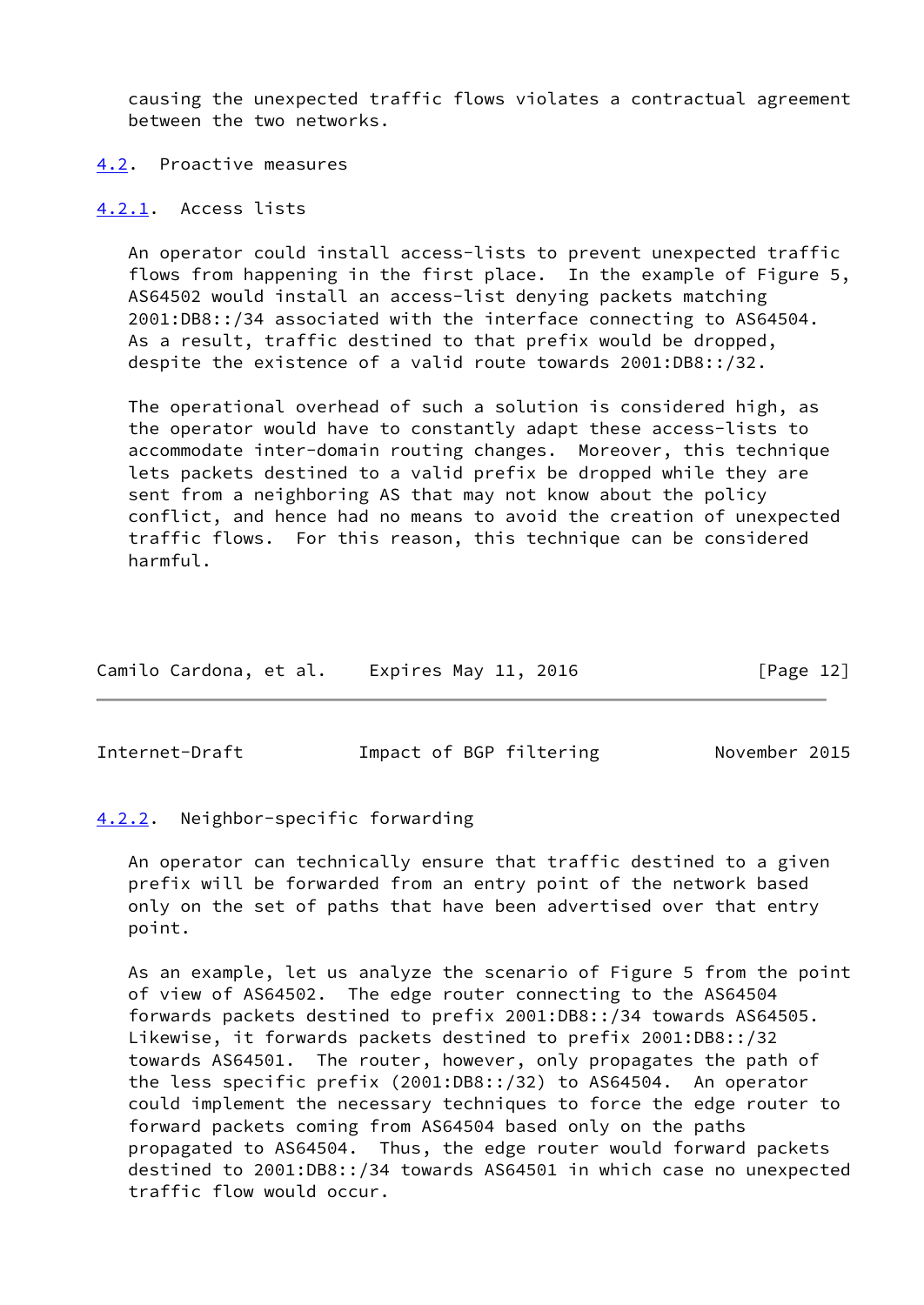Different techniques could provide this functionality; however, their technical implementation can be complex to design and operate. An operator could, for instance, employ Virtual Routing Forwarding (VRF) tables [\(RFC4364](https://datatracker.ietf.org/doc/pdf/rfc4364) [\[RFC4364](https://datatracker.ietf.org/doc/pdf/rfc4364)]) to store the routes announced to a neighbor and forward traffic exclusively based on those routes. [on BGP RS VPNs] describes the use of such an architecture for Internet routing, and provides a description of its limitations.

 In such architecture, packets received from a peer would be forwarded solely based on the paths that fit the path propagation policy for that peer, and not based on the global routing table of the router. As a result, a more specific path that would not be propagated to a peer will not be used to forward a packet from that peer, and the unexpected flow will not take place. Packets will be forwarded based on the policy compliant less specific prefix. However, note that an operator must make sure that all their routers could support the potential performance impact of this approach.

 Note that similarly to the solution described in [Section 4.1](#page-12-0), this approach could create conflicts between AS64502 and AS64501, since the traffic forwarding performed by AS64502 goes against the policy of AS64501.

# <span id="page-14-0"></span>[5](#page-14-0). Conclusions

 This document describes how filtering and selective propagation of more-specific prefixes can potentially create unexpected traffic flows across some ASes. We provided examples of scenarios where these practices lead to unexpected traffic flows, and introduce some

Camilo Cardona, et al. Expires May 11, 2016 [Page 13]

<span id="page-14-2"></span>Internet-Draft Impact of BGP filtering November 2015

 techniques for their detection and prevention. Although there are reasonable situations in which ASes could filter more-specific prefixes, network operators are encouraged to implement this type of filters considering the cases described in this document. Operators can implement monitoring systems to detect unexpected traffic flows and react to them according to their own policy.

<span id="page-14-1"></span>[6](#page-14-1). Security Considerations

 It is possible for an AS to use any of the methods described in this document to deliberately reroute traffic flowing through another AS.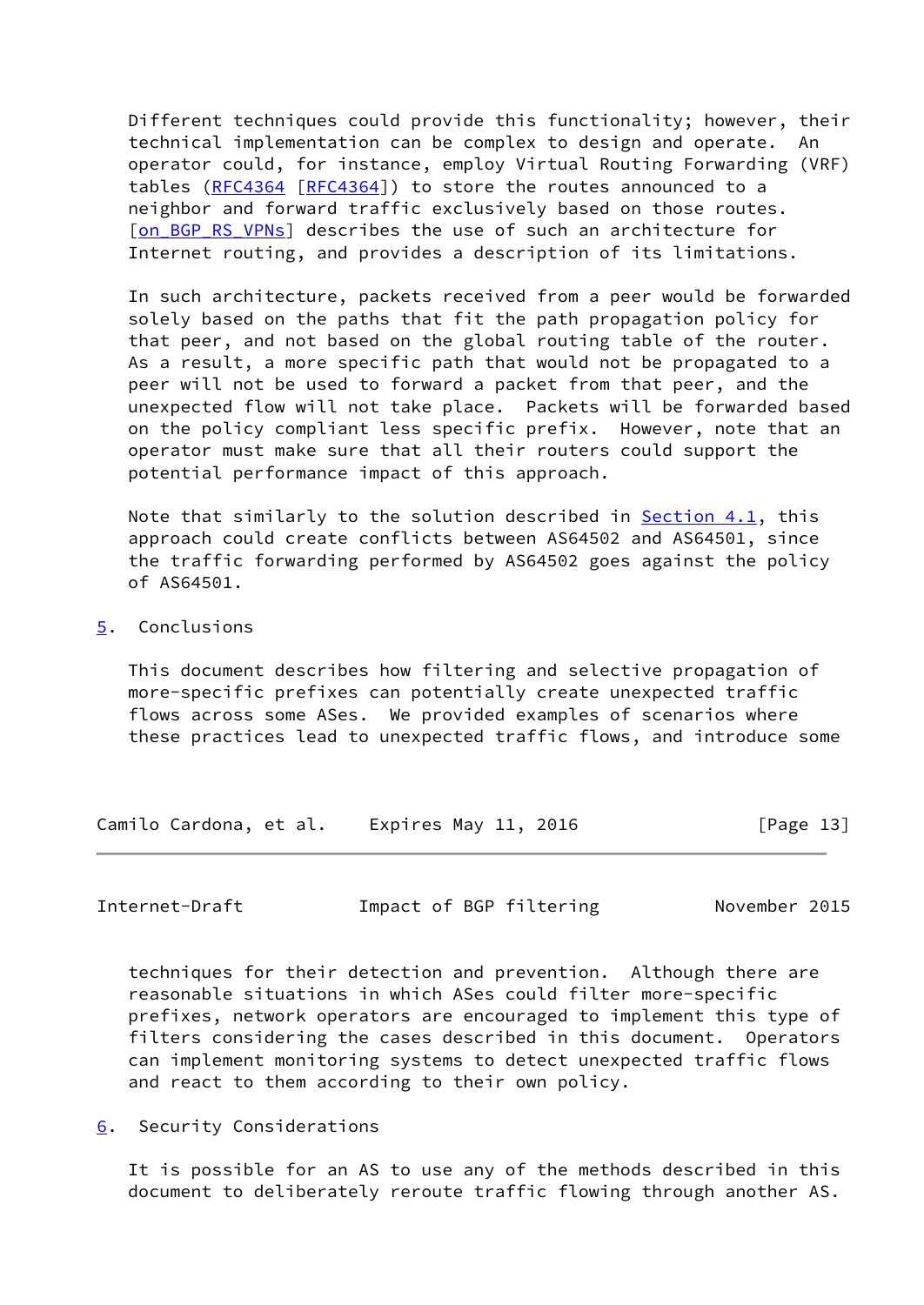This document informed on the potential routing security issue, and analyzed ways for operators to defend against it.

 It must be noted that, at the time of this document, there are no existing or proposed tools to automatically protect against such behavior. Operators can use network monitoring and collection tools to detect unexpected flows and deal with them on a case-by-case basis.

<span id="page-15-0"></span>[7](#page-15-0). IANA Considerations

This document has no IANA actions.

<span id="page-15-1"></span>[8](#page-15-1). Acknowledgments

 The authors would like to thank Wes George, Jon Mitchell, Bruno Decraene, and Job Snijders for their useful suggestions and comments.

- <span id="page-15-2"></span>[9](#page-15-2). References
- <span id="page-15-3"></span>[9.1](#page-15-3). Normative References
	- [RFC4384] Meyer, D., "BGP Communities for Data Collection", [RFC](https://datatracker.ietf.org/doc/pdf/rfc4384) [4384,](https://datatracker.ietf.org/doc/pdf/rfc4384) February 2006.
	- [[RFC](https://datatracker.ietf.org/doc/pdf/rfc1812)1812] Baker, F., "Requirements for IP Version 4 Routers", RFC [1812,](https://datatracker.ietf.org/doc/pdf/rfc1812) June 1995.
	- [RFC7011] Claise, B., Trammell, B., and P. Aitken, "Specification of the IP Flow Information Export (IPFIX) Protocol for the Exchange of Flow Information", [RFC 7011](https://datatracker.ietf.org/doc/pdf/rfc7011), September 2013.
	- [RFC4364] Rosen, E. and Y. Rekhter, "BGP/MPLS IP Virtual Private Networks (VPNs)", [RFC 4364](https://datatracker.ietf.org/doc/pdf/rfc4364), February 2006.

| Camilo Cardona, et al. | Expires May 11, 2016 | [Page 14] |
|------------------------|----------------------|-----------|
|------------------------|----------------------|-----------|

<span id="page-15-5"></span>

| Impact of BGP filtering<br>Internet-Draft | November 2015 |
|-------------------------------------------|---------------|
|-------------------------------------------|---------------|

<span id="page-15-4"></span>[9.2](#page-15-4). Informative References

<span id="page-15-6"></span> [on\_BGP\_communities] Donnet, B. and O. Bonaventure, "On BGP Communities", ACM